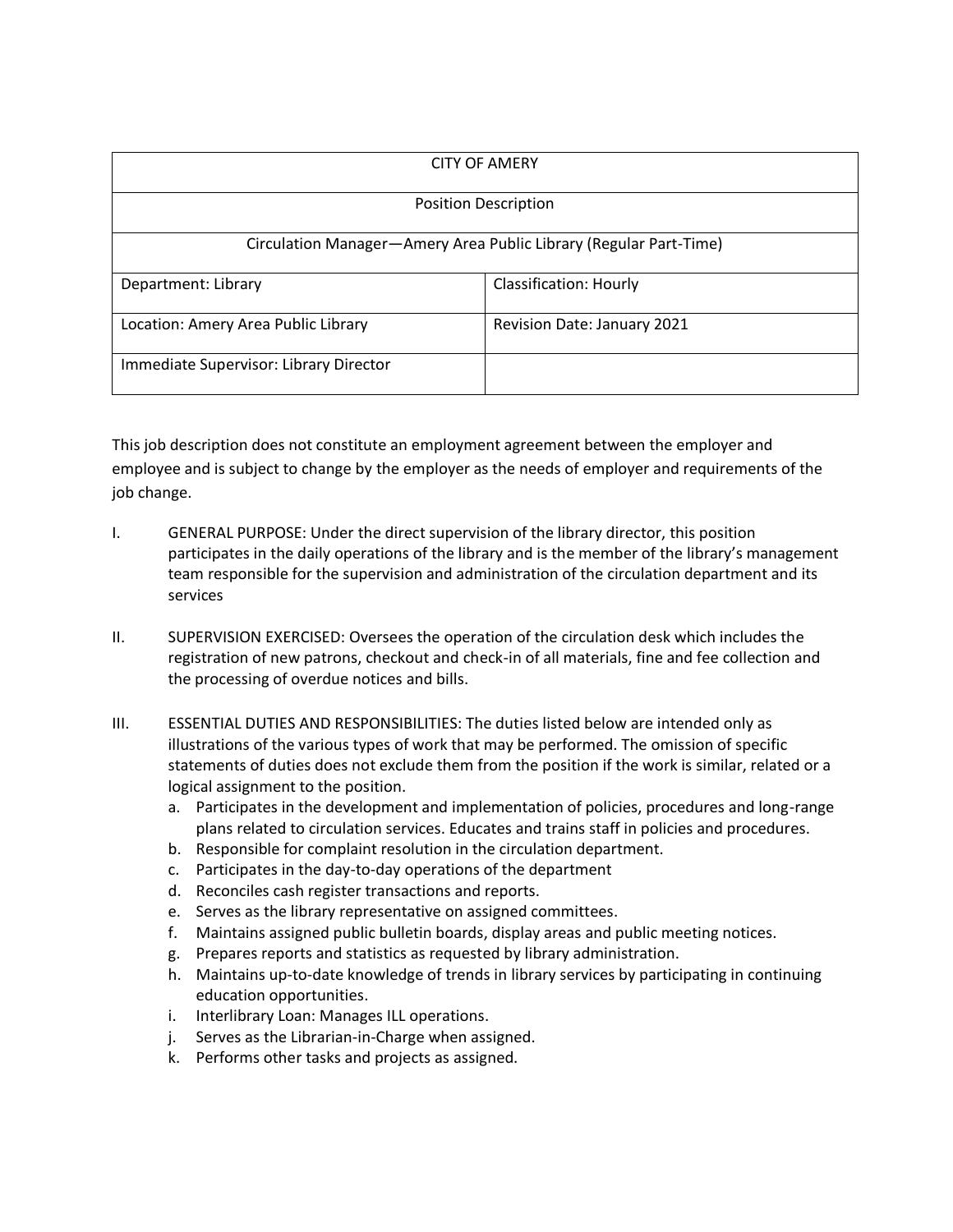Additionally, this individual is responsible for overseeing collection development through careful circulation management & reporting, materials acquisitions management, weeding, and overseeing appropriate cataloging measures.

- l. Oversees collection development practices and coordinates acquisitions, cataloging, and weeding procedures with appropriate staff members.
- m. Works with Library Director to develop annual materials budget.
- n. Provides circulation reports to Library Director, as needed.
- IV. DESIRED MINIMUM QUALIFICATION:
	- a. Education. Bachelor's degree or equivalent preferred.
	- b. Experience. Three years of public library experience, or three years of experience in a service institution with comparable demands and responsibilities (e.g. working directly with the public) preferred.
	- c. Good interpersonal skills and ability to maintain and foster cooperative, courteous and effective working relationships with the public, peers and supervisors.
	- d. Necessary Knowledge, Skills and Abilities.
		- i. Advanced knowledge of:
			- 1. Specialized library systems and services, including integrated library systems, online research databases and circulation functions.
			- 2. Computer applications, including Microsoft Office and email.
			- 3. Advanced knowledge of current library principles, procedures, technology, goals and philosophy of service.
			- 4. All relevant circulation procedures & practices and stays abreast of new developments in circulation procedures & practices within IFLS and throughout the country.
			- 5. Knowledge of collection development practices including materials selection, cataloging, organization, and withdrawal.
			- ii. Skill in proper and safe operation of:
				- 1. Personal computers including word processing, spreadsheet, email and Web applications; calculator; phone; copy machine; fax machine; cash register and other standard office equipment.
			- iii. Ability to:
				- 1. Effectively present information and respond to questions from patrons.
				- 2. Ability to solve technical problems using initiative and vendor technical support.
				- 3. Ability to train staff and patrons on circulation procedures and processes in a courteous and effective manner.
				- 4. Ability to use and provide support for current digital devices and software including Microsoft Office products, Google Tools, the Internet, email and new technology as introduced and/or adopted.
				- 5. Ability to adapt quickly to a changing technological and content/information distribution landscape.
				- 6. Ability to gather statistics, analyze information and prepare reports.
				- 7. Ability to set priorities, manage time and complete tasks as scheduled.
				- 8. Ability to maintain confidentiality of library patron information.
				- 9. Follow detailed instructions.
				- 10. Understand library policies and procedures and apply them to library operations.